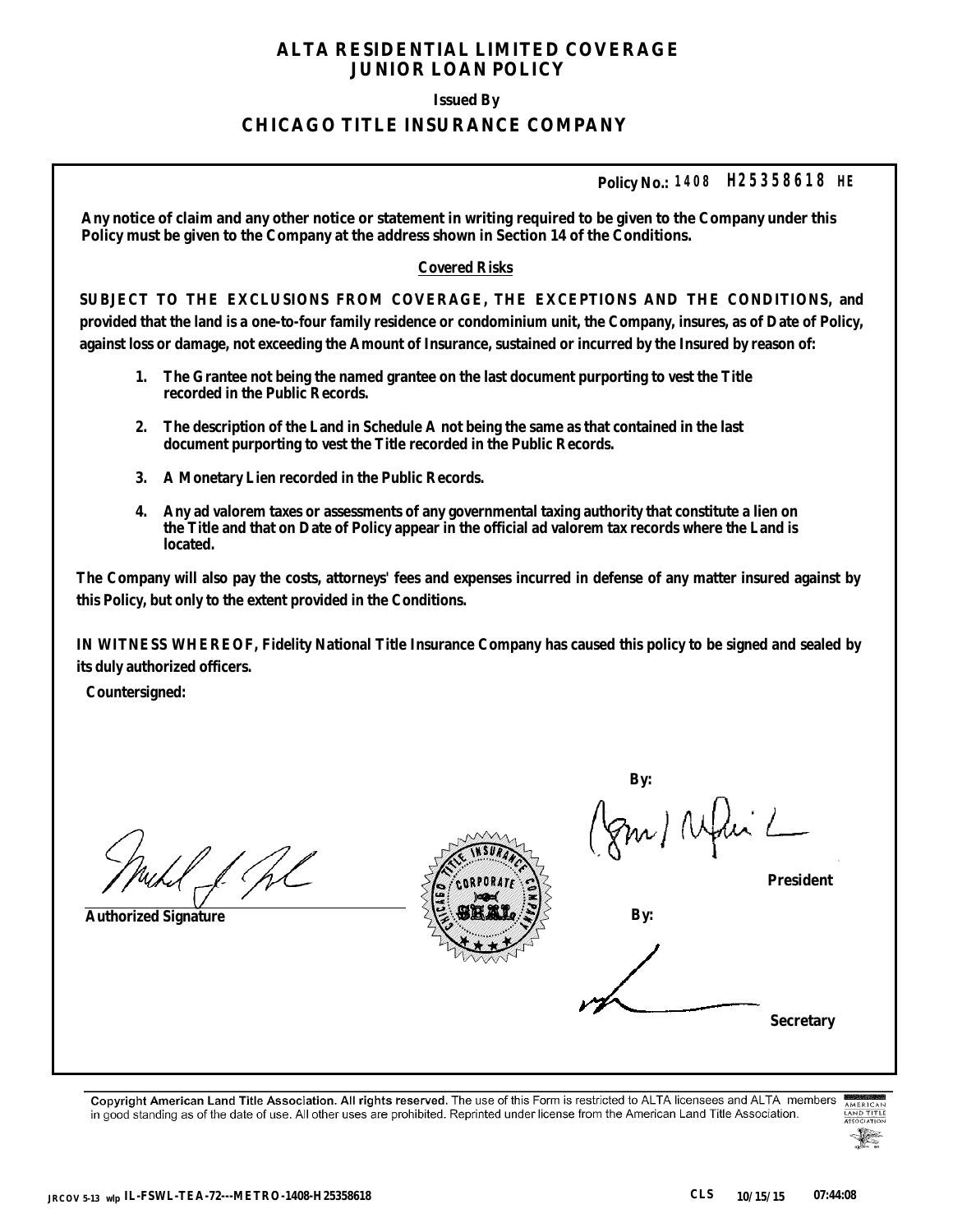#### **EXCLUSIONS FROM COVERAGE**

#### **The following matters are expressly excluded from the coverage of this policy and the Company will not pay for loss or damage, costs, attorney's fees or expenses which rise by reason of:**

- **1. Any invalidity, unenforceability or ineffectiveness of the Insured's Mortgage.**
- **2. Defects, liens, encumbrances, adverse claims or other matters:**
	- **a. b.**
	- **created, suffered, assumed or agreed to by the Insured Claimant; known to the Insured Claimant whether or not disclosed in the Public Records;**
	- **c. d. resulting in no loss or damage to the Insured Claimant; or recorded or filed in the Public Records subsequent to Date of Policy.**

#### **CONDITIONS AND STIPULATIONS**

**a.**

**b.**

**b.**

#### **1. DEFINITION OF TERMS**

**The following terms when used in this policy mean:**

- **a. "Amount of Insurance": The amount stated in Schedule A.**
- **b.**
- **c. "Date of Policy": The date designated as "Date of Policy" in Schedule A. "Entity": A corporation, partnership, trust, limited liability company, or other similar legal entity.**
- **d.**
- **e. "Grantee": The Grantee designated in Schedule A. "Indebtedness": The obligation if secured by the Insured's Mortgage. Including one evidenced by electronic means authorized by law, and if that obligation is the payment of a debt, the Indebtedness is the sum of:**
	- **i. the amount of the primcipal disbursed if secured by the Insured's Mortgage;**
	- **ii. iii. interest on the loan;**
	- **the prepayment premiums, exit fees, and other similar fees or penalties allowed by law;**
	- **iv. the expenses of foreclosure and any other costs of enforcement;**

**but the Indebtedness is reduced by the total of all payments and by an amount forgiven by an Insured.**

- **f. "Insured": The Insured named in Schedule A if it is the owner of the Indebtedness and each successor in ownership of the Indebtedness, except a successor who is an obligor, reserving, however, all rights and defenses as to any successor that the Company would have had against any predecessor Insured.**
- **g.**
- **h. i.**
- **j.** "Insured Claimant": An Insured claiming loss or damage.<br>"Insured's Mortgage": The Mortgage described in JR1.<br>"Knowledge" or "Known": Actual knowledge, not constructive knowledge or notice that may<br>be imputed to an Insured **"Land": The land described in Schedule A, and affixed improvements that by law constitute real property. The term "Land" does not include any property beyond the lines of the area**
- **k. described in Schedule A, nor any right, title, interest, estate, or easement in abutting streets, roads, avenues, alleys, lanes, ways, or waterways.**
- **l. "Mortgage": Mortgage, deed of trust, trust deed, or other security instrument, including one evidenced by electronic means authorized by law. "Monetary Lien": Any Mortgage, deed of trust, judgment lien or other lien affecting the Title**
- **securing the obligation to pay money, but not including any lien created in any easement, covenant, condition, restriction, or declaration of condominium or planned unit development, except to the extent that a separate notice of enforcement of a specific delinquent charge or assessment affecting the Title has been recorded in the Public Records.**
- **m. "Public Records": Records established under state statutes at Date of Policy for the purpose of imparting constructive notice of matters relating to real property to purchasers for value**
- **n. and without Knowledge. "Title": The estate of interest described in Schedule A.**

#### **2. CONTINUATION OF INSURANCE**

**The coverage of this policy shall continue in force as of Date of Policy in favor of an Insured after acquisition of the Title by an Insured through foreclosure of the lien of the Insured's Mortgage or deed in lieu of foreclosure.**

#### **3. NOTICE OF CLAIM TO BE GIVEN BY INSURED CLAIMANT**

The Insured shall notify the Company promptly in writing (i) in case of any litigation as set forth in<br>Section 5 of these Conditions, (ii) in case Knowledge shall come to an Insured of any claim that<br>might cause loss or da **prejudice.**

#### **4. PROOF OF LOSS**

**In the event the Company is unable to determine the amount of loss or damage, the Company may,**  at its option, require as a condition of payment that the Insured Claimant furnished a signed proof<br>of loss. The proof of loss must describe the defect, lien, encumbrance, or other matter insured **against by this policy that constitutes the basis of loss or damage and shall state, to the extent possible, the basis of calculating the amount of the loss or damange.**

#### **5. DEFENSE AND PROSECUTION OF ACTIONS**

- **a. Upon written request by the Insured, and subject to the options contained in Section 6 of these Conditions, the Company, at its own cost and without unreasonable delay, shall provide for the defense of an Insured in litigation in which any third party asserts a claim covered by this policy adverse to the Insured. This obligation is limited to only those stated causes of action alleging matters insured against by this policy. The Company shall have the right to select counsel of its choice (subject to the right of the Insured to object for reasonable cause) to represent the Insured as to those stated causes of action. It shall not be liable for and will not pay the fees of any other counsel. The Company will not pay any fees, costs, or expenses incurred by the Insured in the defense of those causes of action that**
- **b. allege matters not insured against by this policy. The Company shall have the rights, in addition to the options contained in Section 6 of these Conditions, at its own cost, to institute and prosecute any action or proceeding or to do any other act that in its opinion may be necessary or desirable to prevent or reduce loss or damage to the Insured. The Company may take any appropriate action under the terms of this policy, whether or not it shall be liable to the Insured. The exercise of these rights shall not be an admission of liability or waiver of any provision of this policy. If the Company exercises its rights under this subsection, it must do so diligently.**
- **c. Whenever the Company brings an action or asserts a defense as required or permitted by this policy, the Company may pursue the litigation to a final determination by a court of competent jurisdiction, and it expressly reserves the right, in its sole discretion, to appeal any adverse judgment or order.**

#### **6. OPTIONS TO PAY OR OTHERWISE SETTLE CLAIMS; TERMINATION OF LIABILITY**

**In case of a claim under this policy, the Company shall have the following additional options:**

**To Pay or Tender Payment of the Amount of Insurance or to purhcase the Indebtedness.**

- **i. To pay or tender payment of the Amount of Insurance under this policy together with any costs, attorneys' fees, and expenses incurred by the Insured Claimant that were authorized by the Company up to the time of payment or tender of payment and that**
- **ii. the Company is obligated to pay; or To purchase the Indebtedness for the amount of the Indebtedness on the date of purchase, together with any costs, attornes' fees, and expenses incurred by the Insured Claimant that were authorized by the Company up to the time of purchase and that the Company is obligated to pay.**

**Upon the exercise by the Company of either of the options provided for in subsections (a)(i) or (ii), all liability and obligations of the Company to the Insured under this policy, other than to make the payment required in those subsections, shall terminate, including any liability or obligation to defend, prosecute, or continue any litigation.**

- **To Pay or Otherwise Settle With Parties Other Than the Insured or With the Insured Claimant.**
- **i.** to pay or otherwise settle with other parties for or in the name of an Insured Claimant<br>any claim insured against under this policy. In addition, the Company will pay any<br>costs, attorneys' fees, and expenses incurred by th **authorized by the Company up to the time of payment and that the Company is obligated to pay; or**
- **ii. to pay or otherwise settle with the Insured Claimant the loss or damage provided for under this policy, together with any costs, attorneys' fees, and expenses incurred by the Insured Claimant that were authorized by the Company up to the time of payment and that the Company is obligated to pay.**

**Upon the exercise by the Company of either of the options provided for in subsections (b)(i) or (ii), the Company's obligations to the Insured under this policy for the claimed loss or damage, other than the payments required to be made, shall terminate, including any liability or obligation to defend, prosecute, or continue any litigation.**

#### **7. DETERMINATION AND PAYMENT OF LOSS**

**This policy is a contract of indemnity against actual monetary loss or damage sustained or incurred by the Insured Claimant who has suffered loss or damage by reason of matters insured against by this policy.**

- **a. The extent of liability of the Company for loss or damage under this policy shall not exceed the least of**
	- **the Amount of Insurance,**
	- **i. ii.**
	- **iii. the Indebtedness, or the difference between the value of the Title without the matter insured against and the value of the Title subject to the matter insured against by this policy.**

**Upon the exercise by the Company of either of the options provided for in subsections (a)(i) or (ii), all liability and obligations of the Company to the Insured under this policy, other than to make the payment required in those subsections, shall terminate, including any liability or obligation to defend, prosecute, or continue any litigation.**

- **In the event the Insured has acquired the Title in the manner described in Section 2 of these Conditions then the extent of liability of the Company shall continue as set forth in Section 7(a) of these Conditions.**
- **c. In addition to the extent of liabbility under (a) and (b), the Company will also pay those costs,**  attorneys' fees, and expenses incurred in accordance with Sections 5 and 7 of these Conditions.<br>If the loss is caused by a lien insured against by this policy, the difference between the value of **the estate or interest in the land encumbered by the insured's mortgage without the lien insured against and the value of that estate or interest subject to the lien insured against by this policy.**

#### **8. LIMITATION OF LIABILITY**

- **a. If the Company removes an alleged matter insured against by this policy in a reasonably diligent manner by any method, including litigation and the completion of any appeals, it shall have fully performed its obligations and shall not be liable for any loss or damage with respect to that matter.**
- **b. In the event of any litigation, including litigation by the Company or with the Company's consent, the Company shall have no liability for loss or damage until there has been a final determination by a court of competent jurisdiction, and disposition of all appeals, adverse to the Insured with respect to matters insured against by this policy.**
- **c. The Company shall not be liable for loss or damage to any insured for liability voluntarily assumed by the Insured in settling any claim or suit without the prior written consent of the Company.**

#### **9. REDUCTION OF INSURANCE; TERMINATION OF LIABILITY**

- **a. All payments under this policy, except payment made for costs, attorneys' fees and expenses, shall reduce the Amount of Insurance by the amount of the payment.**
- **b. The voluntary satisfaction or release of the Insured's Mortgage shall terminate all liability of the Company except as provided in Section 2 of these Conditions.**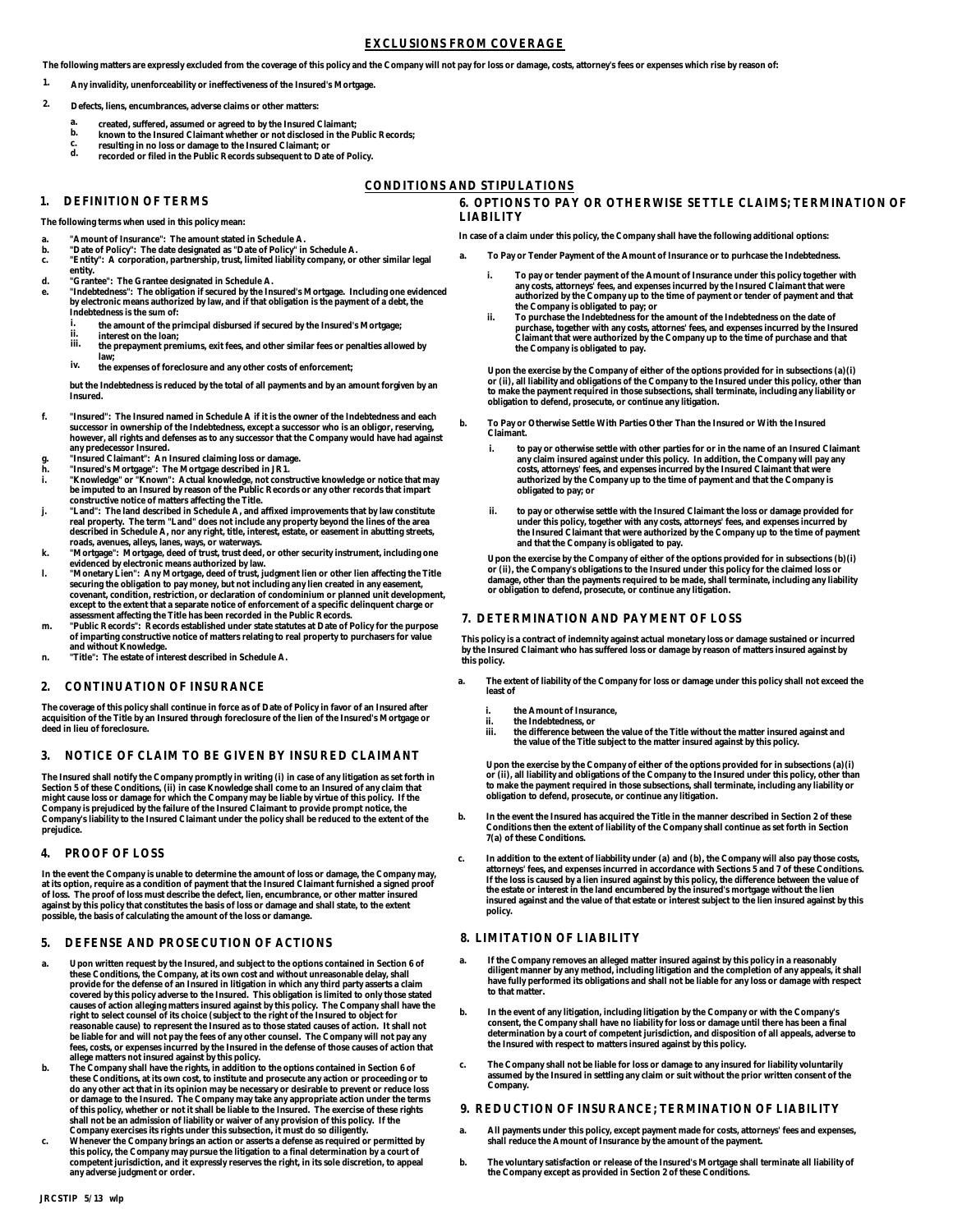#### **10. PAYMENT OF LOSS**

**When liability and extent of loss or damage have been definitely fixed in accordance with these Conditions, the payment shall be made within 30 days.**

#### **11. RIGHTS OF RECOVERY UPON PAYMENT OR SETTLEMENT**

**a. The Company's Right to Reccver**

> **Whenever the Company shall have settled and paid a claim under this policy, it shall be subrogated and entitle to all rights and remedies of the Insured Claimant in respect to the claim that the Insured Claimant has against any person or property to the extent of the**  amount of any loss, costs, attorneys' fees, and expenses paid by the Company. If requested by<br>the Company, the Insured Claimant shall execute documents to evidence the transfer to the<br>Company of these rights and remedies. sue, compromise, or settle in the name of the Insured Claimant and to use the name of the **Insured Claimant in any transaction or litigation involving these rights and remedies.**

> **If a payment on account of a claim does not fully cover the loss of the Insured Claimant, the Company shall defer the exercise of its right to recover until after the Insured Claimant shall have recovered its loss.**

#### **b. The Company's Rights Against Noninsured Obligors**

**The Company's right of subrogation includes the Insured's rights against non-insured obligors including the rights of the Insured to indemnities, guaranties, other policies of insurance, or bonds, notwithstanding any terms or conditions contained in those instruments that address subrogation rights.**

The Company's right of subrogation shall not be avoided by acquisition of the Insured<br>Mortgage by an obligor who acquires the Insured Mortgage as a result of an indemnity,<br>guarantee, other policy of insurance, or bond, and **policy.**

#### **12. LIABILITY LIMITED TO THIS POLICY; POLICY ENTIRE CONTRACT**

- **a. This policy together with all endorsements, if any, attached to it by the Company is the entire policy and contract between the Insured and the Company. In interpreting any provision of this policy, this policy shall be construed as a whole.**
- **b. Any claim of loss or damage relating to the Covered Risks or any other matter shall be restricted to this policy.**
- **c. Any amendment of or endorsement to this policy must be in writing and authenticated by an authorized person, or expressly incorporated by Schedule A of this policy.**
- **d. Each endorsement to this policy issued at any time is made a part of this policy and is subject to all of its terms and provisions. Except as the endorsement expressly states, it does not (i) modify any of the terms and provisions of the policy, (ii) modify any prior endorsement, (iii) extend the Date of Policy, or (iv) increase the Amount of Insurance.**

#### **13. SEVERABILITY**

In the event any provision of this policy, in whole or in part, is held invalid or unenforceable under<br>applicable law, the policy shall be deemed not to include that provision or such part held to be<br>invalid, and all other

#### **14. CHOICE OF LAW; FORUM**

**a. Choice of Law: The Insured acknoledges the Company has underwritten the risks covered by this policy and determined the premium charged therefore in reliance upon the law affecting interests in real property and applicable to the interpretation, rights, remedies, or enforcement of policies of title insurance of the jurisdiction where the Land is located.**

**Therefore, the court or an arbitrator shall apply the law of the jurisdiction where the Land is located to determine the validity of claims insured against by this policy and to interpret and enforce the terms of this policy. In neither case shall the court or arbitrator apply its conflicts of law principles to determine the applicable law.**

**b. Choice of Forum: Any litigation or other proceeding brought by the Insured against the Company must be filed only in a state or federal court**

#### **15. NOTICES WHERE SENT**

**All notices required to be given the Company and any statement in writing required to be furnished the Company shall include the number of this policy and shall be addressed to the Company at:**

**CHICAGO TITLE INSURANCE COMPANY**

**National Claims Administration**

**P.O. Box 45023**

**Jacksonville, FL 32232-5023**

### **16. ARBITRATION**

**Unless prohibited by applicable law, either the Company or the Insured may demand that the claim or controversy shall be submitted to arbitration pursuant to the Title Insurance Arbitration Rules of the American Land Title Association ("Rules"). Except as provided in the Rules, there shall be no joinder or consolidation with claims or controversies of other persons. Arbitrable matters may include, but are not limited to, any controversy or claim between the Company and the Insured arising out of or relating to this policy, any service in connection with its issuance or the breach of a policy provision, or to any other controversy or claim arising out of the transaction**  giving rise to this policy. All arbitrable matters when the Amount of Insurance is \$2,000,000 or less<br>shall be arbitrated at the option of either the Company or the Insured. All arbitrable matters when<br>the Amount of Insu **the Company and the Insured. Arbitration pursuant to this policy and under the Rules shall be binding upon the parties. Judgment upon the award rendered by the Arbitrator(s) may be entered in any court of competent jurisdiction.**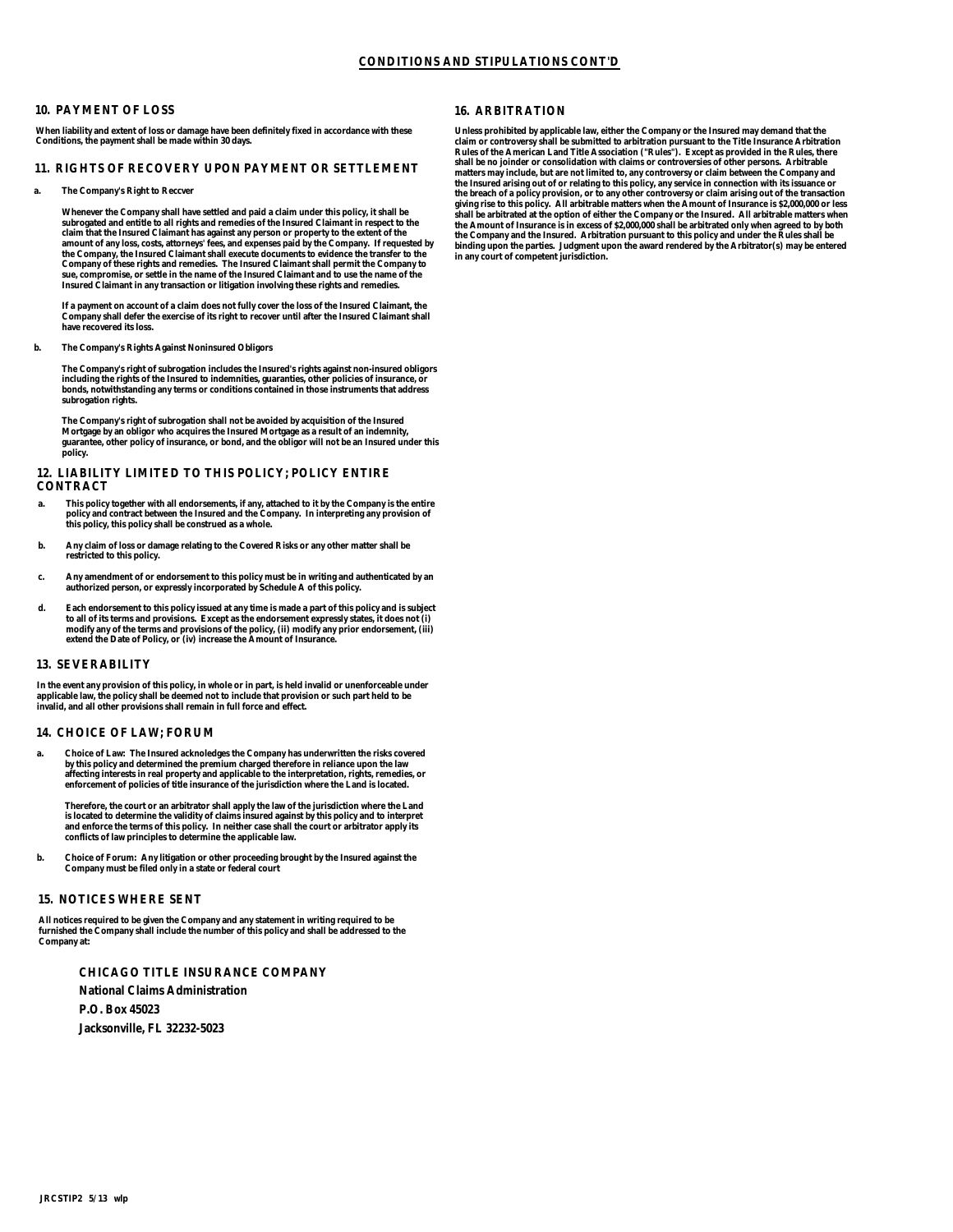# **ALTA RESIDENTIAL LIMITED COVERAGE JUNIOR LOAN POLICY SCHEDULE A**

**Issued By**

# **CHICAGO TITLE INSURANCE COMPANY**

**Your Reference: SMITH, JOE & SALLY**

**Policy No.: 1408 H25358618 HE**

**STREET ADDRESS: 505 E NORTH AVE, CAROL STREAM, ILLINOIS 60188**

**DATE OF POLICY: 08/05/15**

**P.I.N.:**

**AMOUNT OF INSURANCE: 10,000.00**

**INSURED: ABC BANK** 

- **A. GRANTEE: JOE SMITH AND SALLY SMITH, HIS WIFE, NOT AS JOINT TENANTS OR TENANTS IN COMMON BUT AS TENANTS BY THE ENTIRETY**
- **B. LEGAL DESCRIPTION:**

**UNIT 6002 AND PARKING SPACE UNIT LL3-49, TOGETHER WITH THE EXCLUSIVE RIGHT TO USE STORAGE SPACE S-186, A LIMITED COMMON ELEMENT, IN THE AQUA AT LAKESHORE EAST CONDOMINIUMS AS DELINEATED ON A SURVEY OF THE FOLLOWING DESCRIBED REAL ESTATE:**

**PARTS OF LOTS 1, 1A, 2, 3A AND 3B IN LAKESHORE EAST SUBDIVISION, BEING A SUBDIVISION OF PART OF THE LANDS LYING EAST OF AND ADJOINING FORT DEARBORN ADDITION TO CHICAGO, SAID ADDITION BEING IN THE SOUTHWEST FRACTIONAL QUARTER OF SECTION 10, TOWNSHIP 39 NORTH, RANGE 14 EAST OF THE THIRD PRINCIPAL MERIDIAN, ACCORDING TO THE PLAT OF SAID LAKESHORE EAST SUBDIVISION RECORDED MARCH 4, 2003** 

- **C. REAL ESTATE TAX INFORMATION: PERMANENT INDEX NUMBER: 01-01-100-001**
	- **2014 TAXES: 1ST INSTALLMENT:\$ 1,111.11 PAID FINAL INSTALLMENT:\$ 1,111.11 PAID**

**D. MORTGAGES, JUDGMENTS AND OTHER LIENS OF RECORD: MORTGAGE DATED 01/01/10 AND RECORDED 01/01/10 AS DOCUMENT NO. 2001-11112 MADE BY JOE SMITH AND SALLY SMITH HIS WIFE TO ABC BANK TO SECURE AN INDEBTEDNESS IN THE AMOUNT OF \$10,000.00.**

Copyright American Land Title Association. All rights reserved. The use of this Form is restricted to ALTA licensees and ALTA members in good standing as of the date of use. All other uses are prohibited. Reprinted under license from the American Land Title Association.